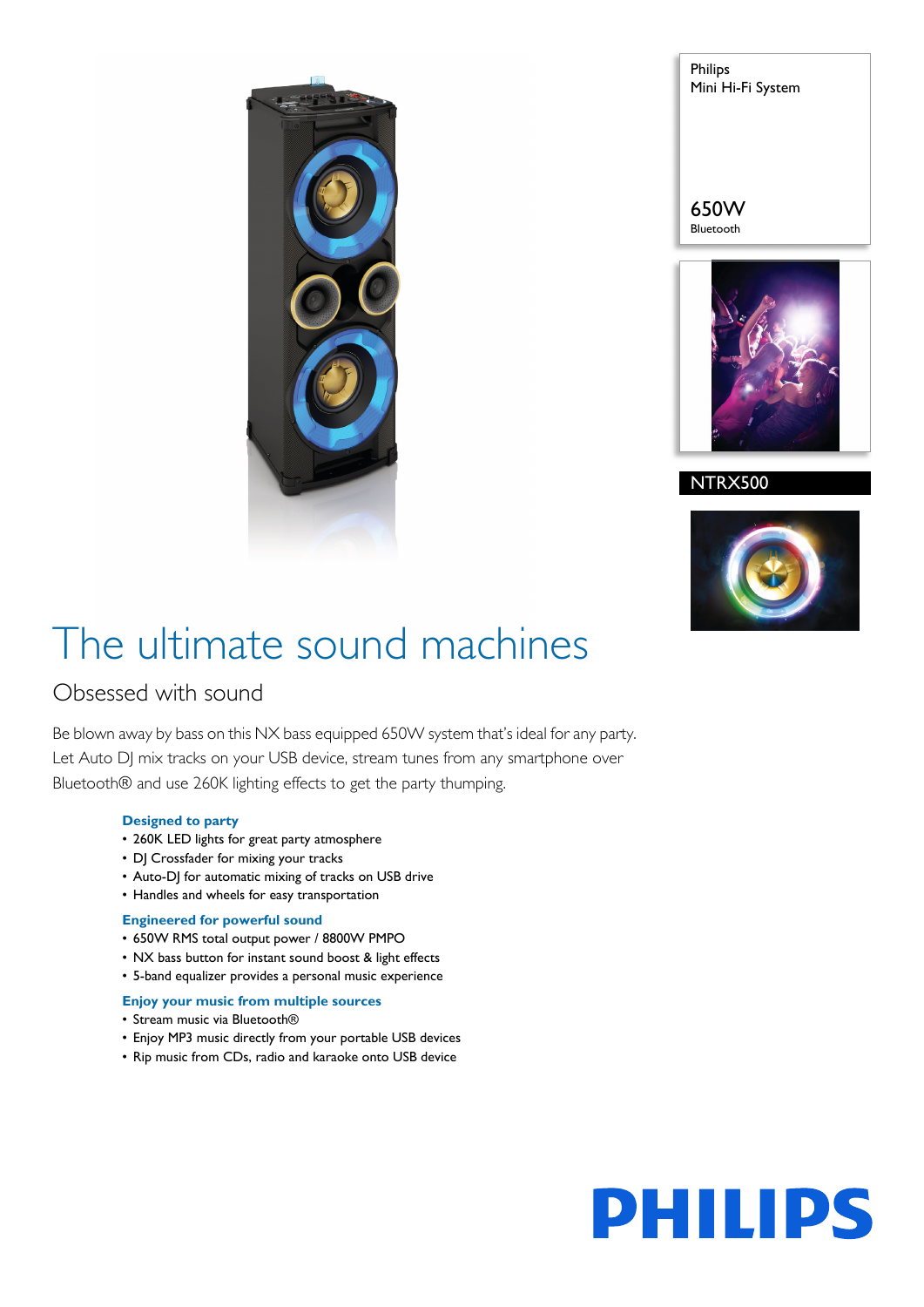## **Highlights**

## **260K LED lights**



Add the ultimate atmosphere, ambiance and passion to any party, with thousands of colored lights that flicker, flash and flow in time with your music. Easily choose light colors to match your theme, or just pick one of the systems many presets.Flick the NX bass button to make the light show even more intense.

## **DJ Crossfader for mixing**



Be the master of every party! DJ cross fader lets you mix your favorite tracks between channel A and B, so you can flow seamlessly between songs. Just select the device output for deck A (USB, Bluetooth®, CD, Audio in or tuner) to start the music, then choose the input device for deck B (USB or audio in). To change tracks, swipe the fader from one side to

another for a smooth transition that keeps the party pumping.

#### **NX bass button**



Available throughout the range, NX bass temporarily boosts bass and loudness to the extreme. Hit the NX bass button to instantly juice up your sound, make lighting effects go wild, and feel the immense bass of the subwoofers thundering through your bones.

#### **Auto-DJ for automatic mixing**



You can automate your tunes with Auto-DJ, which automatically mixes tracks on a connected USB drive. Add sound effects with the DJ jogwheel. Rock the house continuously!

#### **Handles and wheels**



Bring massive sound wherever you need it, upstairs, downstairs, indoors or out. NITRO audio solutions slip smoothly into any home thanks to their optimized footprints and clutter free, convenient controls integration. Link them up with your TV or PC to supersize your experience and make music and movies sound bigger than ever. Or move them outside using built-in handles and wheels to turn them into the ultimate outdoor party sound system.

## **Stream music via Bluetooth®**



If you've got a big music collection stored away on a smartphone, tablet or computer, stream it to a NITRO system using digital Bluetooth® wireless music streaming and make it sound incredible. Powerful sound is rarely this easy or this convenient.









ĎÏ



## NTRX500/55